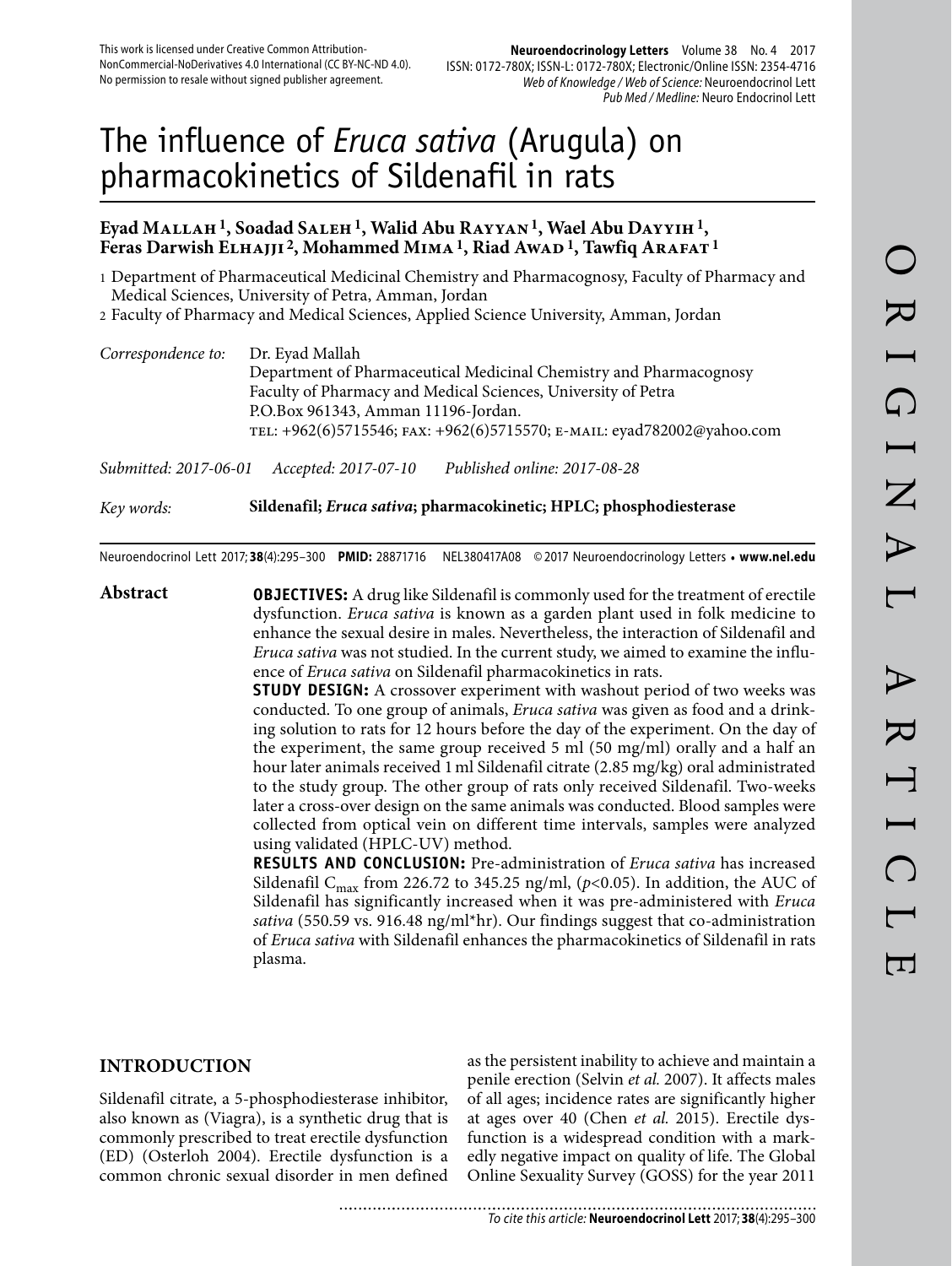demonstrated that 33.7% of the United States population suffers from ED. Meanwhile, a higher prevalence of 47% in the Middle East was demonstrated with respect to Worlds Standard Population (Shaeer & Shaeer 2012).

Pharmacological action of Sildenafil is mediated through its selective inhibitory effect on the catalytic site of Phosphodiesterase type 5 (PDE-5) (Ralph & McNicholas 2000). Catalytic enzyme PDE-5 (cGMP) and is abundant in vascular smooth muscle cells specifically in the penile arteries. In healthy individuals, sexual stimuli induce the release of Nitric Oxide (NO), accumulation of NO results in the activation of guanylyl cyclase enzyme in the vascular smooth muscle result in the elevation of intracellular cGMP. In the case of ED patients, Sildenafil blocks PDE-5-induced degradation of cGMP promotes the accumulation of cGMP levels, and its signaling pathway, thus enhancing penile erection (Ralph & McNicholas 2000). Clinically, sildenafil citrate is rapidly absorbed after oral administration with a mean absolute pharmacokinetics of 41%. The absorption time ranges from 30 minutes up to 1 hour 60 minutes average  $T_{\text{max}}$  (Gupta *et al.* 2005). Several publications reported Sildenafil pharmacokinetics are altered in response to food-drug or drug-drug interactions (O'rourke & Xiong-Jing 2000; Cheitlin *et al.* 1999; McLeod *et al.* 2002).

*Eruca sativa*, also known as Arugula or Garden Rocket, in Arabic called (Jarjeer), is a cruciferous plant with methylthiobutylisothiocyanate as the major active component (Miyazawa *et al.* 2002). Garden rocket consumption has become increasingly popular worldwide; it is a valuable source of vitamins and vital antioxidants such as carotenoids, and polyphenols (Melchini & Traka 2010). It is also rich in glucosinolates and flavonols, which hold therapeutic properties such as diuretic, digestive, tonic, laxative and stimulant (Michael *et al.*  2011; Bell & Wagstaff 2014). In addition, *Eruca sativa* has been shown to enhance sexual stimulation and performance in rats; albeit it remains unknown whether *Eruca sativa* has a synergistic effect on the efficacy of sexual performance-targeted drugs.

Recently, drug-drug and drug-food interactions are being in the center of our interest (Shaikhli *et al.* 2015; Mallah *et al.* 2014; Tbeekh *et al.* 2014; Tamimi *et al.*  2014; Awad *et al.* 2016). The use of herbs and natural products to enhance libido and sexual performance has been the quest of mankind since ancient times (Ratnasooriya & Fernando 2008).

Today, with the advancement of pharmaceutical science and the emerging interest in natural remedies, as well as, the combination of natural products and pharmacological agents is used to enhance the pharmacological action of sexual performance-targeted drugs.

The current study was conducted to investigate the effect of food-drug interaction on the pharmacokinetics of Sildenafil in rats plasma. The pharmacokinetics was estimated by comparing both pharmacokinetics of Sildenafil alone and pharmacokinetics of Sildenafil after *Eruca sativa* ingestion.

## **MATERIAL & METHODS**

#### *Chemicals and reagents*

All chemicals and reagents from commercial sources were used as instructed. Sildenafil citrate and carbamazepine were provided by (The Jordanian Pharmaceutical Manufacturing Company and United Pharmaceuticals, Amman-Jordan) with a chemical purity of 99%. Methanol and acetonitrile, advanced gradient grade, were obtained from (Fischer scientific, US), Triethylamine was from (TEDIA, US) and Phosphoric acid was from (Medex, UK). *Eruca sativa* was obtained from local market.

#### *Eruca sativa preparation*

*Eruca sativa* was obtained from local market in Amman, Jordan. *Eruca sativa* leaves were washed and dried on a large plate. *Eruca sativa* was given to animals as dried leaves and as solution prepared freshly before administration. The *Eruca sativa* solution was prepared by placing 50 g in a beaker containing 1.0 L of hot water, incubated for 6 hours for proper extraction, and then filtered.

#### *Animal model*

Female Sprague–Dawley rats (200–250 g) were obtained from the animal house of Applied Science University (Amman-Jordan). They were placed in air-conditioned environment  $(20-25\degree C)$  and exposed to a photoperiod cycle (12 hours light/12 hours dark) daily, the rats were fasted overnight before drug administration. All animal procedures were followed based on the guidelines of FELASA (Federation of European Laboratory Animal Science Association) and the study protocol was approved by the ethical committee of the High Research Council, Faculty of Pharmacy and Medical Sciences, University of Petra, Amman, Jordan.

#### *Study design*

Female rats were randomly divided into two groups, 12 rats for each group. In the first period of the experiment group A received sildenafil aqueous solution alone, while group B received sildenafil solution with *Eruca sativa*. Twelve hours before sildenafil administration, Group B rats were left with *Eruca sativa* leaves as food supply and bottles of *Eruca sativa* solution (50 mg/ml). Approximately, each rat from group B consumed 20 g of *Eruca sativa* leaves and 10 ml of the solution. On the day of experiment and before the administration of sildenafil solution, 5.0 ml of *Eruca sativa* solution was directly provided to the studied rats. As for Sildenafil, Sildenafil citrate 81mg of Sildenafil citrate was dissolved in 100 ml of distilled water, and then diluted to 0.57 mg/ml before administration. Sildenafil citrate was administered in a dose of 2.85 mg/kg. After a 2-week washout period, a cross-over design was performed on the same animals.

Blood samples were withdrawn into heparinized tubes at the following time intervals: (0.0, 0.5, 1.0, 1.5, 2.0, 2.5, 4.0, and 6.0) hours. Plasma samples of sildenafil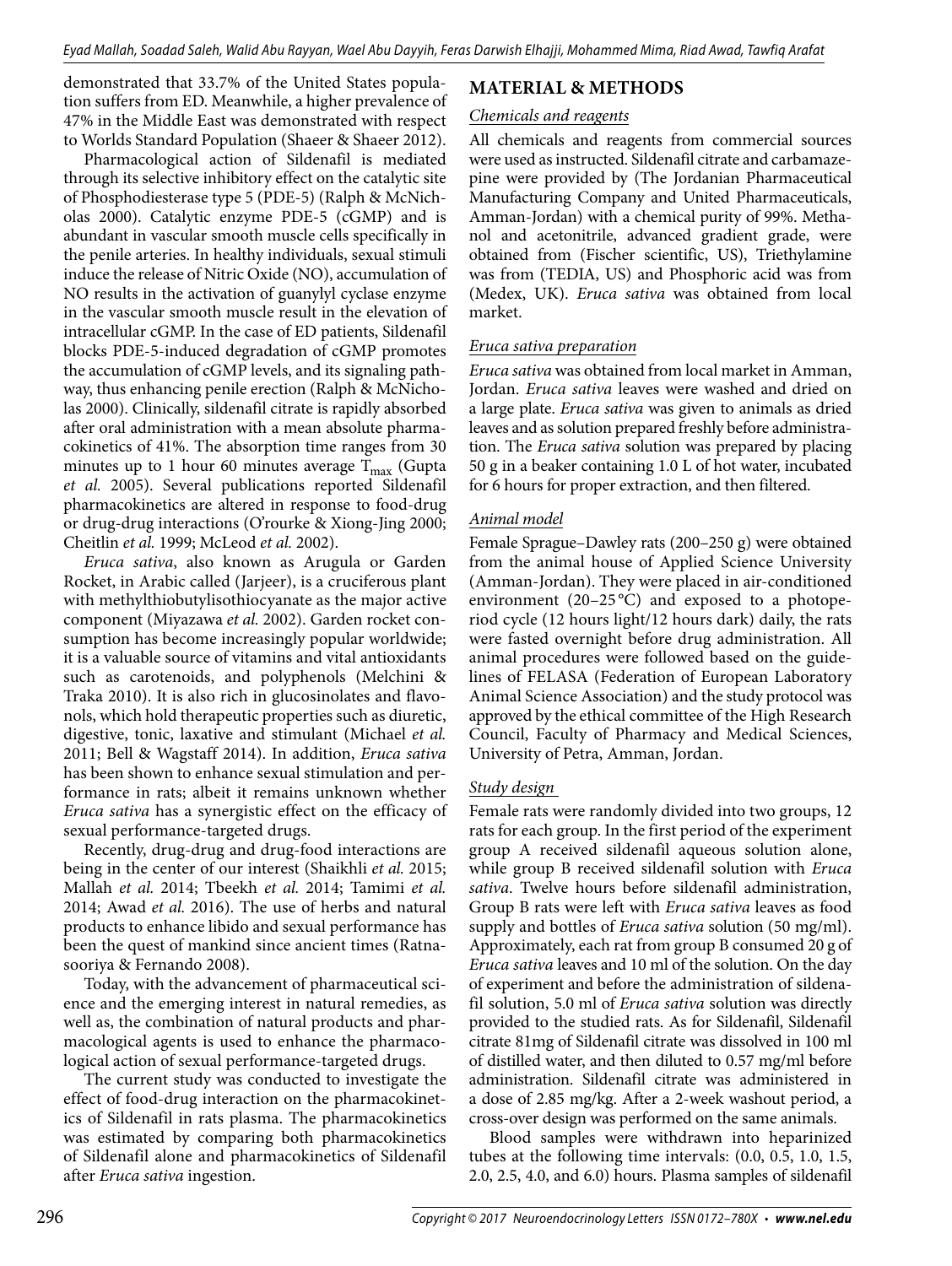were harvested after centrifugation of the blood samples at 5000 rpm for 10 min and stored at –50 °C.

#### *Instrumentation and chromatographic conditions*

The HPLC-UV system (FINNIGAN SURVEYOR) consist of pump (LC Pump Plus), auto-sampler Plus, UV-VIS Plus Detector, Hypersil Thermo Electron Corporation, temperature controlled column compartment, degasser module and ChromQuest software 4.2.34 Solvent delivery systems.

Chromatographic separation was carried out at room temperature on a reversed phase Sepax GP-C18, ( $150\times4.6$  mm,  $5\mu$ m) column, a mobile phase consisting of acetonitrile (60%) and water (40%) with 675 μl Triethylamine/1L, pH=7.0 adjusted by phosphoric acid. UV detection at 234 nm wavelength and carbamazepine was used as internal standard. The flow rate was 1 ml/min with an injection volume of 25 μl.

#### *Calibration standard and quality control sample preparation*

Standard samples and quality control samples were prepared to cover calibration range (20–500 ng/ml). The stock solution of Sildenafil (1000 μg/ml) which was obtained by dissolving 10 mg of Sildenafil working standard in 10 ml methanol. The serial dilution give standard concentrations of (20, 50, 100, 200, 300, 400 and 500) ng/ml. The quality control samples were prepared to give low, medium and high concentrations corresponding to (60, 250 and 425) ng/ml.

#### *Sample preparation*

Rat plasma (100 μl) and 150 μl of internal standard 20 ng/ml carbamazepine in acetonitrile were placed in Eppendorf tube, vortexed for 1min and centrifuged for 10 min at 5 000 rpm. The supernatant was collected in another Eppendorf tube and centrifuged for 10 min at 12 000 rpm. Thereafter, the supernatant was transferred to the autosampler vial and 25 μl was injected into HPLC system.

#### *Method validation*

The developed method was validated in terms of accuracy, precision, stability, recovery and linearity in accordance with EMA guideline (Use 2011). The acceptable values of accuracy and precision are below 15% except at the LLOQ, for which accuracy and precision are less than 20%. The linearity of the plotted curve was calculated through evaluation of the correlation coefficient  $(R^2)$ , which should be more than 0.98 (EMEA 2012).

#### *Pharmacokinetic parameters*

The pharmacokinetic parameters were determined using the non-compartmental method. The area under the curve (AUCs), the maximum concentration of drug  $(C_{\text{max}})$  and time to achieve  $C_{\text{max}}$  (T<sub>max</sub>) were calculated using Winnonlin software V 5.2.

### *Statistics*

The statistical analysis was conducted using SPSS 19 software, statistical significance of the results was analyzed at *p*<0.05 and *p*<0.01 using Student's t-test.

## **RESULTS**

#### *Validation results*

Representative HPLC chromatograms of blank, LLOQ, and STD high samples are shown in Fgures 1–3, respectively. The values of accuracy and precision are



**Fig. 1.** Representative chromatogram of blank plasma sample



**Fig. 2.** Sildenafil representative chromatogram of plasma concentration 20 ng/ml



**Fig. 3.** Representative chromatogram of plasma samples containing 500 ng/ml of Sildenafil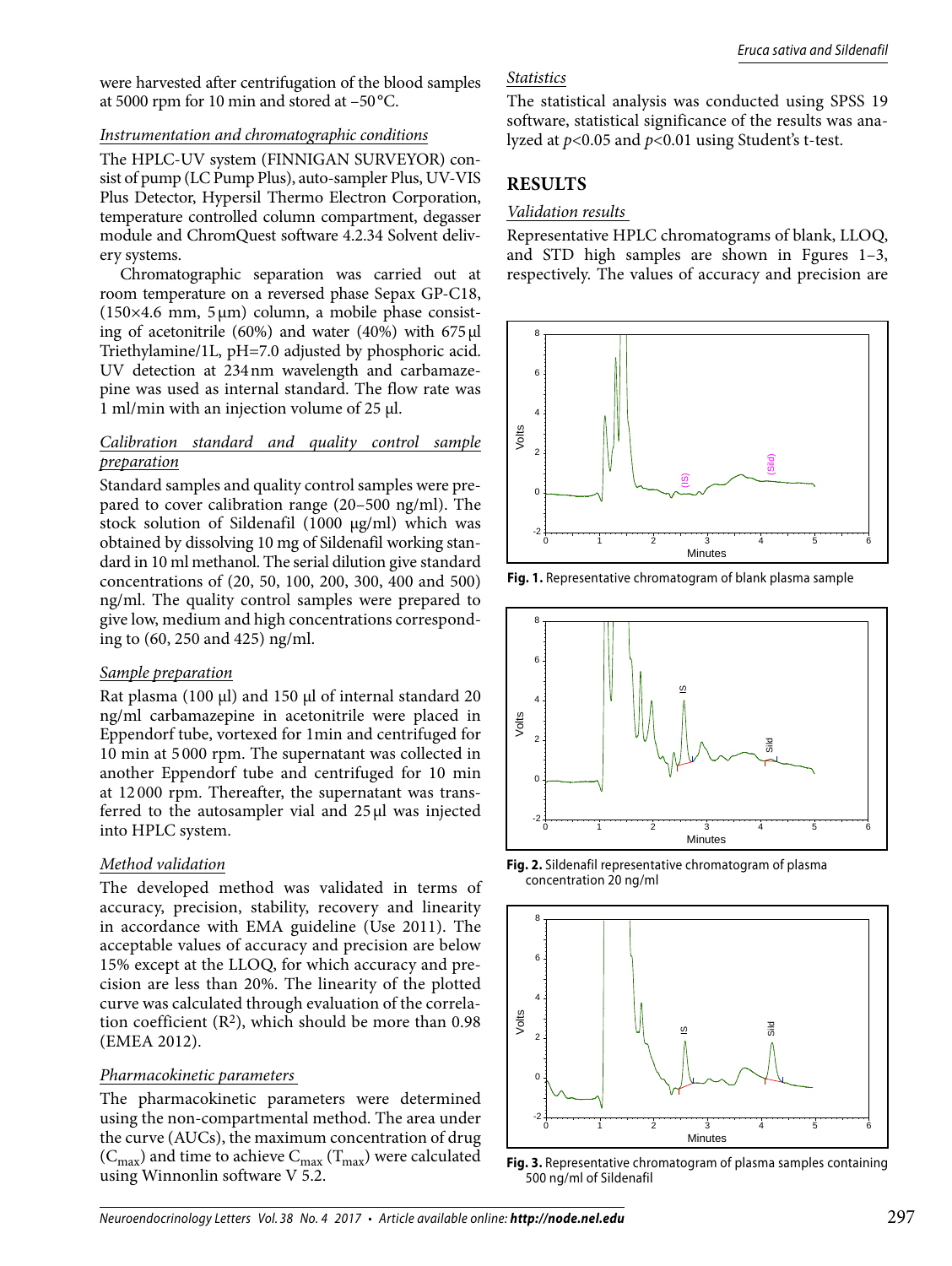

**Fig. 4.** Chromatogram of plasma samples with Sildenafil 0.5 hours post adminstration for group 1A.



**Fig. 5.** Chromatogram of plasma samples containing Sildenafil and Eruca sativa 0.5 hour post adminstration for group 1B.



**Fig. 6.** Mean Plasma Sildenafil concentration profile following oral ingestion and combined with *Eruca sativa* ( $n=12$ ).

illustrated in Table 1. The run time for the developed method was 5 minutes and the retention times of Sildenafil and IS were observed at 4.2 and 2.7 minutes, respectively.

#### *The effect of Eruca sativa on the pharmacokinetic of Sildenafil*

Representative HPLC chromatograms of Sildenafil with and without *Eruca sativa* at 0.5 h are shown in Figures 4 and 5, respectively. Plasma profile of Sildenafil was constructed with and without *Eruca sativa* as shown in Figure 6.

The mean pharmacokinetic parameters of Sildenafil citrate in the plasma of rats after the admission of Sildenafil alone or with *Eruca sativa* were depicted in Table 2 . In Sildenafil fed rats, Sildenafil plasma level has increased rapidly in less than 1 hour,  $T_{\rm max}$  and  $C_{\rm max}$ were 0.5 h and 226.72 ng/ml, respectively (Table 2). At the end of infusion, the plasma concentration of Sildenafil has declined with  $T_{1/2}$  of 1.78 hours to reach a minimum concentration of (22.09 ng/ml) after 6 hours. In the Sildenafil and *Eruca sativa* fed rats, Sildenafil plasma level was significantly higher than Sildenafil levels alone  $C_{\text{max}}$  345.25 ng/ml (Figure 5). Meanwhile, the time required to achieve the  $C_{\text{max}}$  was similar in both conditions without a significant difference in  $T_{\text{max}}$ =0.5, whereas, the time required to eliminate the Sildenafil from plasma has increased  $T_{1/2}$ =2.3 hours.

## **DISCUSSION**

The pharmacokinetic parameters of Sildenafil in this study were consistent with previous studies (Mallah *et al.* 2016). The pharmacokinetics of Sildenafil as a therapeutic drug with a narrow safety spectrum is an era of investigation for several scientist and institutions (Kandeel *et al.* 2001). Nevertheless, *Eruca sativa* is known to have an aphrodisiac and sexual stimulating properties (Barillari *et al.* 2005). In the current study, as a consequence of administration of *Eruca sativa* with Sildenafil; an increment was noticed in levels of Sildenafil in the rat's plasma in the first half hour after ingestion. Statistical analysis using Student's t-test has revealed a significant effect of *Eruca sativa* on the pharmacokinetics of Sildenafil when compared with Sildenafil parameters alone in a proportion of 67% and 53% (*p<0.05*)

**Tab. 1.** Inter-day precision and accuracy for the quality control samples of Sildenafil in the three days of validation.

|           | <b>LLOQ</b><br>(nq/ml) | QC low<br>(nq/ml) | QC.mid<br>(ng/ml) | QC. high<br>(ng/ml) |
|-----------|------------------------|-------------------|-------------------|---------------------|
| $CV\%$    | 2.27                   | 3.21              | 1.95              | 2.56                |
| Accuracy% | 104.55                 | 95.67             | 98.45             | 102.1               |

**Tab. 2.** Pharmacokinetic parameters of Sildenafil citrate following oral administration. Geometric means are presented for C<sub>max</sub> and AUC.

| <b>Drug</b>                    | 'max<br>(ng/ml) | $\mathbf{T}_{\mathbf{max}}$<br>(hour) | <b>AUC</b> | $T_{0.5}$ |
|--------------------------------|-----------------|---------------------------------------|------------|-----------|
| Sildenafil                     | 226.72          | 0.5                                   | 550.5934   | 1.7858    |
| Sildenafil $+$<br>Eruca sativa | 345.25          | 0.5                                   | 916.4846   | 2.3015    |
| p-value                        | 0.031           |                                       | 0.001      |           |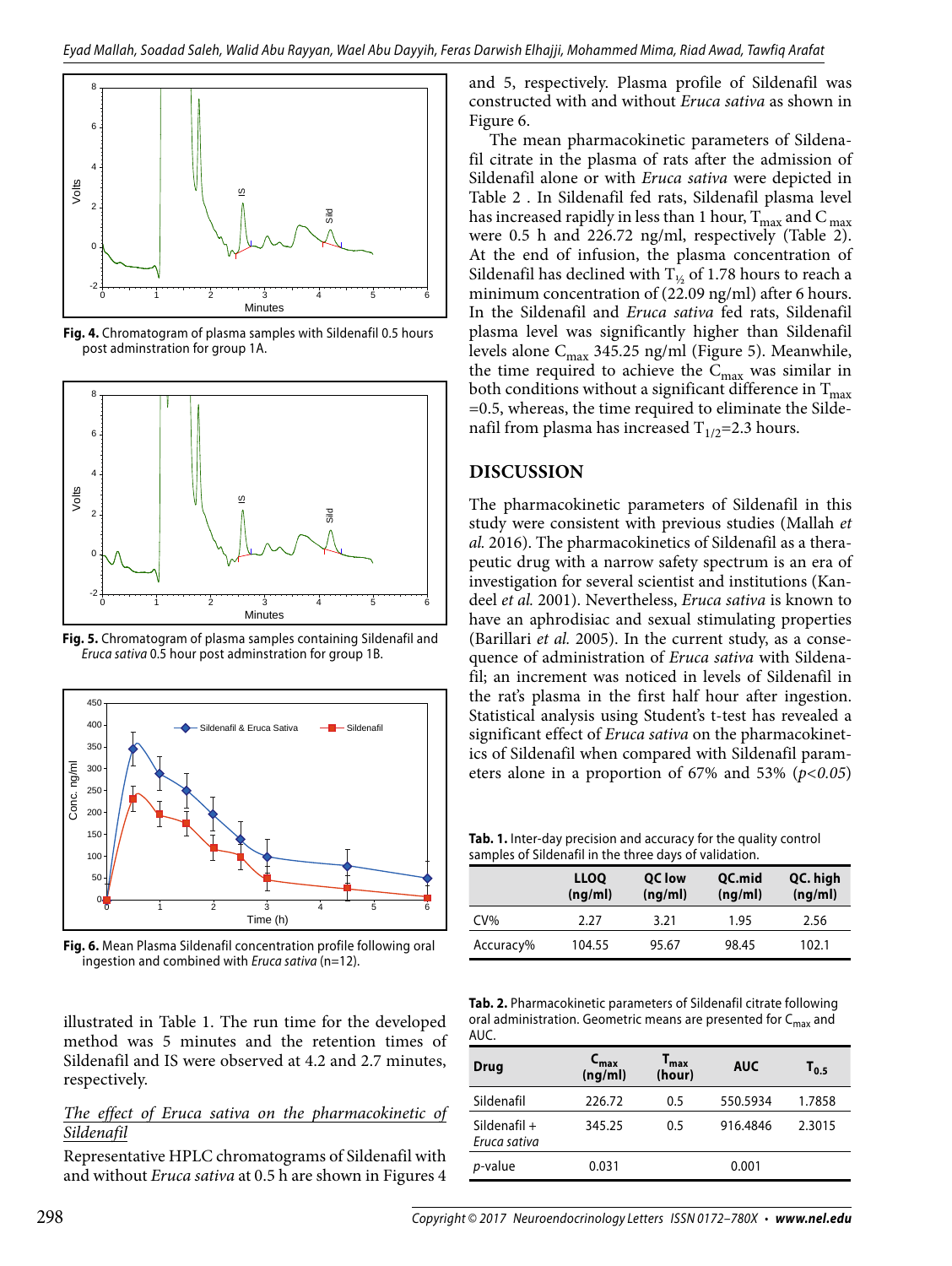in AUC and  $C_{\text{max}}$  values, respectively. This increase in the absorption may be attributed to the effect of *Eruca sativa* on the gastric system through decreasing the pH of the stomach and protecting the mucosal barrier of the gastric system by a gastro-protective effect against generated Oxygen Reactive Species (Alqasoumi *et al.*  2009). There is a great impact on the interactions associated with gastric acid secretion which may increase or reduce the pharmacokinetics of certain drug's (Schmidt & Dalhoff 2002; Nekvindova & Anzenbacher 2007). Gastric pH is a vital contributing factor to drugs pharmacokinetics (Martinez & Amidon 2002). Previously, *Eruca sativa* has been shown to reduce gastric acid secretion in rats, thus, reducing gastric acidity and increase pH levels (Alqasoumi *et al.* 2009). However, the exact physiological effect of *Eruca sativa* on gastric acidity varies from one case to another. This makes it difficult to reason the underlying mechanism of *Eruca sativa* increasing Sildenafil pharmacokinetics. As a rational thinking, we expect that alteration of gastric pH to less acidic condition increases the absorption process (Nichols *et al.* 2002) through enhancing the non-ionization state for sildenafil citrate. In addition, the decrease of the stomach emptying time will increase the pharmacokinetics of Sildenafil especially if there is a high-fat diet (Nichols *et al.* 2002). Another possible explanation is the effect of the phytochemicals of *Eruca sativa* as flavonoids, sterols and/or triterpenes, quercetin, quercetin derivatives and Sulfhydryl compounds on the inhibition of p-glycoprotein efflux pump (Alqasoumi *et al.* 2009). The presence of those phytochemicals and compounds in *Eruca sativa* may contribute, at least in part, to the increased absorption of sildenafil citrate. For instance, flavonoid has a vital role in the increase of drug levels in different occasions (Mallah *et al.* 2016). Grapefruit juice inhibits the p-glycoprotein pump as talinolol increased five folds increase in the drug when administered with GFJ (Kirby & Unadkat 2007). Pamelo and star fruits contain agents which inhibit the activity of Cytochrome p450 3A4 (Dresser *et al.* 2002). Eventually, biochemical agents harbored in fruits and vegetables influence the drug pharmacokinetic in the biological systems.

## **CONCLUSION**

Herein we report a significant increase in rat plasma concentration of sildenafil in presence of *Eruca sativa*. Both, Sildenafil and *Eruca sativa* are used by men seeking for better sexual performance. Therefore, some precautions needed to be implemented when sexual stimulants co-administrated with Sildenafil.

## **ACKNOWLEDGMENTS**

The authors are indebted to the University of Petra and Applied Science University for providing technical supports. We also express gratitude to Ms. Zaina Tafish for her assistance to complete this work.

## *Conflict of interest*

*The authors declare that they have no conflict of interest.*

#### REFERENCES

- 1 Alqasoumi S, Al-Sohaibani M, Al-Howiriny T, Al-Yahya M, Rafatullah S (2009). Rocket" Eruca sativa": a salad herb with potential gastric anti-ulcer activity. World J Gastroenterol **15**: 1958–1965.
- 2 Awad R, Mallah E, Al Khawaja B, Dayyih WA, El-Hajji F, Matalka KZ, Arafat T (2016). Pomegranate and licorice juices modulate metformin pharmacokinetics in rats. Neuro endocrinology letters **37**.
- 3 Barillari J, Canistro D, Paolini M, Ferroni F, Pedulli GF, Iori R, Valgimigli L (2005). Direct antioxidant activity of purified glucoerucin, the dietary secondary metabolite contained in rocket (Eruca sativa Mill.) seeds and sprouts. Journal of Agricultural and food chemistry **53**: 2475–2482.
- 4 Bell L, Wagstaff C (2014). Glucosinolates, myrosinase hydrolysis products, and flavonols found in rocket (Eruca sativa and Diplotaxis tenuifolia). Journal of Agricultural and food chemistry **62**: 4481–4492.
- 5 Cheitlin MD, Hutter AM, Brindis RG, Ganz P, Kaul S, Russell RO, Zusman RM, Forrester JS, et al. (1999). Use of sildenafil (Viagra) in patients with cardiovascular disease. Circulation **99**: 168–177.
- 6 Chen L, Staubli SE, Schneider MP, Kessels AG, Ivic S, Bachmann LM, Kessler TM (2015). Phosphodiesterase 5 inhibitors for the treatment of erectile dysfunction: a trade-off network metaanalysis. European urology **68**: 674–680.
- 7 Dresser GK, Bailey DG, Leake BF, Schwarz UI, Dawson PA, Freeman DJ, Kim RB (2002). Fruit juices inhibit organic anion transporting polypeptide–mediated drug uptake to decrease the oral availability of fexofenadine. Clinical pharmacology & therapeutics **71**: 11–20.
- 8 Gupta M, Kovar A, Meibohm B (2005). The Clinical Pharmacokinetics of Phosphodiesterase‐5 Inhibitors for Erectile Dysfunction. The Journal of Clinical Pharmacology **45**: 987–1003.
- 9 Kandeel FR, Koussa VK, Swerdloff RS (2001). Male sexual function and its disorders: physiology, pathophysiology, clinical investigation, and treatment. Endocrine reviews **22**: 342–388.
- 10 Kirby B, Unadkat J (2007). Grapefruit juice, a glass full of drug interactions? Clinical pharmacology and therapeutics **81**: 631–633.
- 11 Mallah E, Al Ani N, Abu Dayyihw QN, Awad R (2014). Simultaneous Determination of Sildenafil and Glimepiride in Rat Plasma by Using LC-Ms Method and their Applications in Pharmacokinetic Interactions. J Clin Pharm **1**: 1007–1020.
- 12 Mallah EM, Rayyan WS, Dayyih WA, Elhajji FD, Mansour KA, Al-Majali IS, Arafat TA (2016). Dose-Dependent Synergistic effect of Pomegranate Juice on the Pharmacokinetics of Sildenafil in Rats by Using HPLC Method. Latin American Journal of Pharmacy **35**: 1277–1284.
- 13 Martinez MN, Amidon GL (2002). A mechanistic approach to understanding the factors affecting drug absorption: a review of fundamentals. The Journal of Clinical Pharmacology **42**: 620–643.
- 14 Mcleod A, Mckenna C, Northridge D (2002). Myocardial infarction following the combined recreational use of Viagra® and cannabis. Clinical cardiology **25**: 133–134.
- 15 Melchini A, Traka MH (2010). Biological profile of erucin: a new promising anticancer agent from cruciferous vegetables. Toxins **2**: 593–612.
- 16 Michael HN, Shafik RE, Rasmy GE (2011). Studies on the chemical constituents of fresh leaf of Eruca sativa extract and its biological activity as anticancer agent in vitro. Journal of Medicinal Plants Research **5**: 1184–1191.
- 17 Miyazawa M, Maehara T, Kurose K (2002). Composition of the essential oil from the leaves of Eruca sativa. Flavour and fragrance journal **17**: 187–190.
- 18 Nekvindova J, Anzenbacher P (2007). Interactions of food and dietary supplements with drug metabolising cytochrome P450 enzymes. Ceska a Slovenska Farmacie **56**: 165.